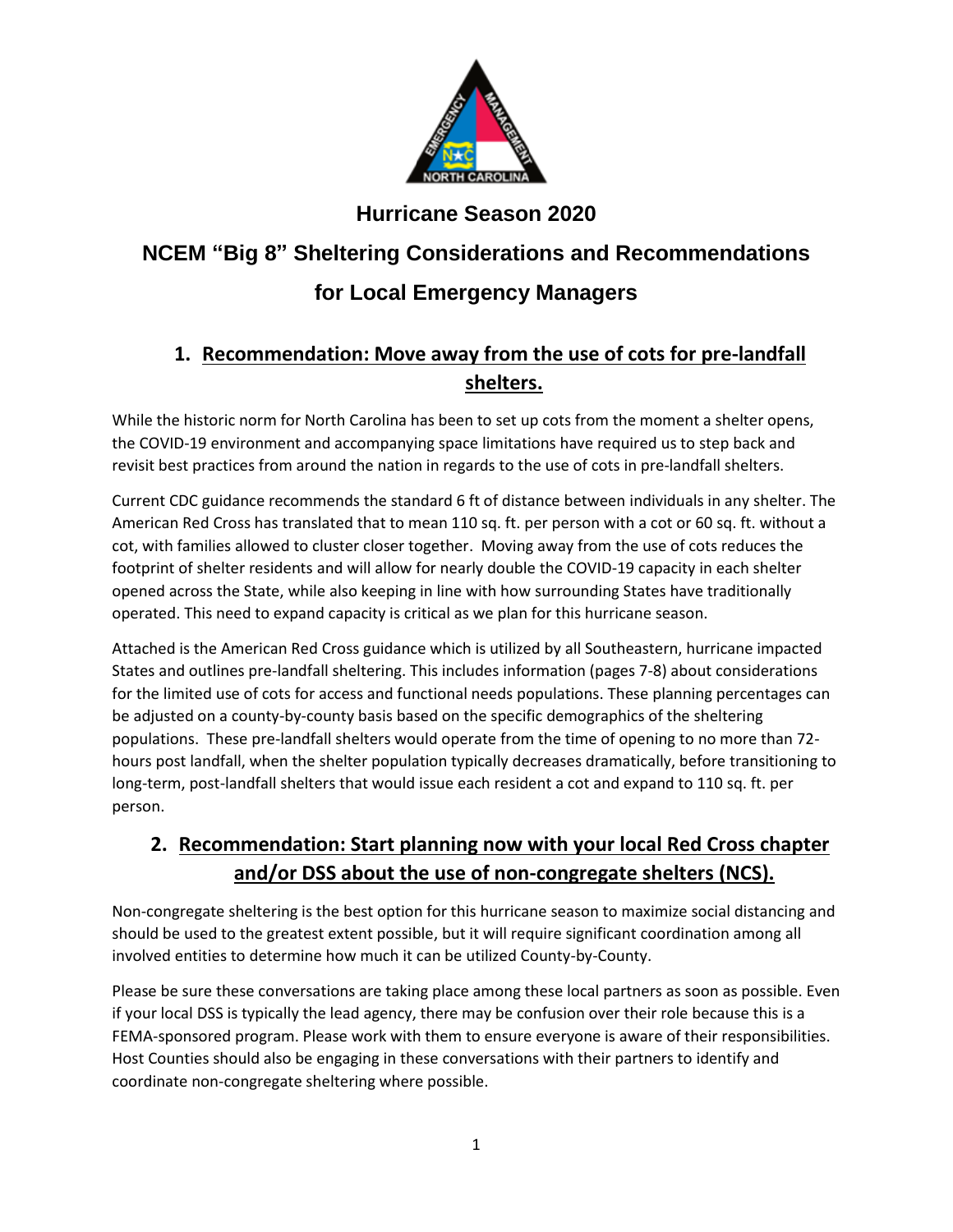

**Hurricane Season 2020** 

# **NCEM "Big 8" Sheltering Considerations and Recommendations for Local Emergency Managers**

# **3. Recommendation: Maximize all County planning efforts and capacities.**

The State continues to plan for State shelters and State non-congregate sheltering, but we will run into many of the same limitations as Counties. This year more than ever it is crucial that Counties expand their planning and capabilities to the greatest extent possible, both locally and then through CRES.

Should local and CRES capabilities be unable to meet the needs, the State will make every effort to fill in the gaps. However, this year may require far more creative solutions than in years past. Please attempt to develop these creative solutions locally as well in order to ensure we are all expanding our programs to the greatest extent possible.

# **4. Recommendation: Consider reducing shelter staffing ratios wherever possible.**

Traditional staffing numbers developed for sheltering in North Carolina have been based on ideal numbers. This season is anything but ideal and this is a good time to reconsider those numbers. The attached American Red Cross guidance also addresses some reductions in staff ratios that you may find helpful, but please keep in mind that this is a decision that can be made locally based on staff training, skills, personalities, etc.

Extremely large shelters have been run by a very small handful of well-equipped people. These are good discussions to have with your partners to determine where reductions can be made. Please also keep in mind that some staff may be able to be cross-trained (law enforcement may be willing and able to help with registration, etc.). Shelter residents may also be asked to assist with some basic functions and can be incorporated into your planning.

#### **5. Recommendation: Risk Counties should send any available DSS and/or Public Health staff to Host Counties to assist with shelter operations.**

Staffing is a critical resource this hurricane season. Any County that is sending their residents to a CRES shelter should consider sending any and all available DSS and/or Public Health staff to the Host County with their people. These staff do not necessarily need to be previously trained.

Just-in-time training is available and can be offered upon arrival at a shelter. No sheltering operation this season (from local to CRES to State) will be successful without sharing as many staffing resources as possible.